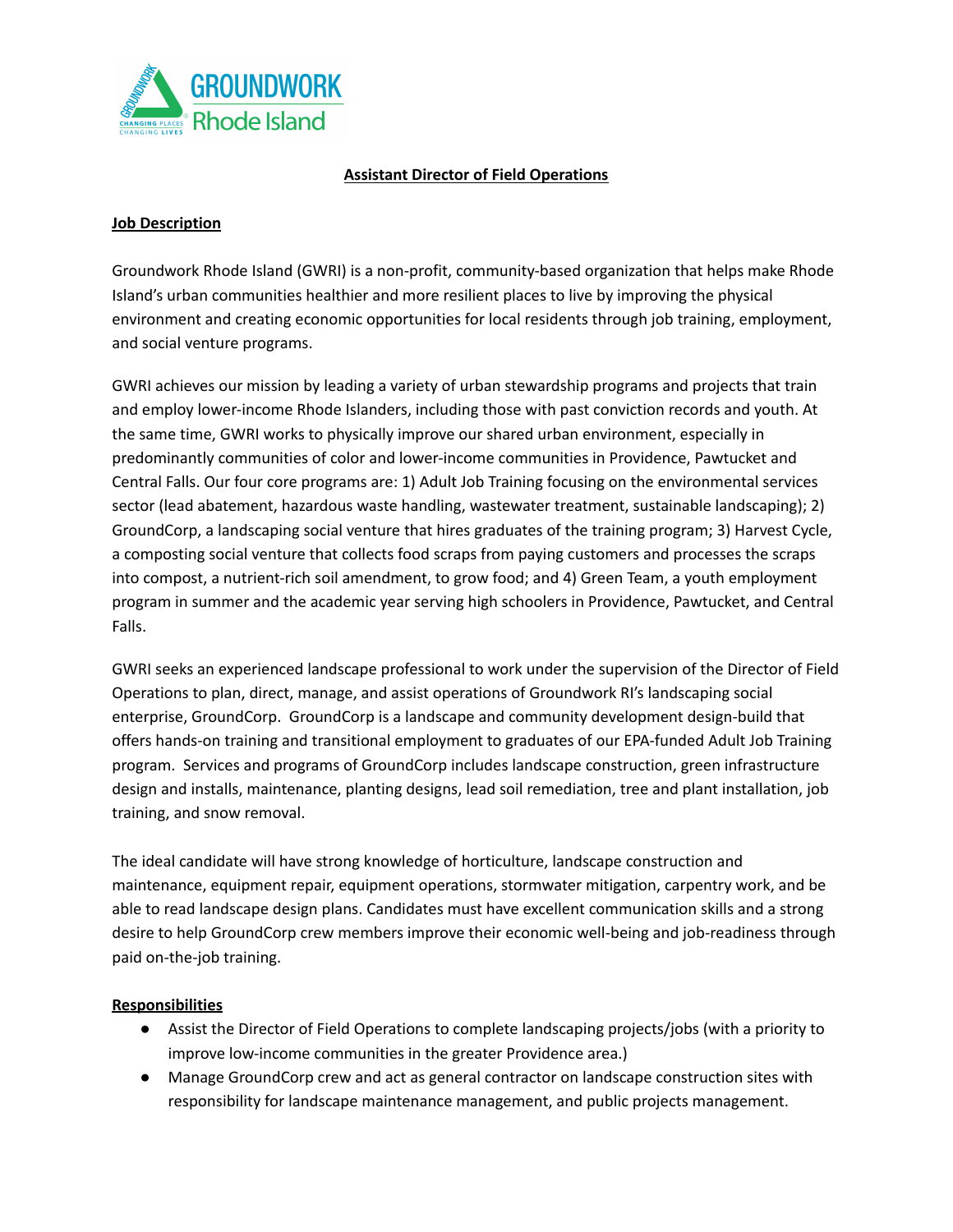

- Operate, repair, and maintain equipment on a regular basis.
- Work within the community and be present at community events to promote Groundwork RI and its mission as well as GroundCorp.
- Manage Groundwork RI property with GroundCorp crew.
- Oversee volunteer-driven projects such as tree plantings and green infrastructure maintenance in collaboration with other staff members.
- Manage the repair and timely servicing of vehicles and landscape equipment.
- Provide daily job progress reports to the Director of Field Operations.
- Work with other GWRI programs such as Harvest Cycle, Green Team, and Adult Job Training, and incorporate GroundCorp when the need arises.
- Assign work activities, projects, methods, and procedures to GroundCorp staff and/or job training students, and, when applicable, Green Team youth, volunteers, etc.
- Meet with crew foremen to plan and evaluate jobs and to identify and resolve problems.
- Train, motivate, and improve skills among GroundCorp staff while keeping morale up.
- Coordinate, review, and participate in a variety of project activities. Research, review, and analyze data for special projects; ensure project progress is on schedule and within prescribed budget and required guidelines created by the Director of Field Operations and Executive Director.
- Attend and participate in professional group meetings. Maintain awareness of new trends and developments in the field of green infrastructure, urban forestry, and landscaping.
- Attend bid meetings or walkthroughs and relay information to the Director of Field Operations in order to develop bids.
- Act as Director of Field Operations in the Director's absence. Make decisions and provide information as necessary in the Director's absence.
- Perform strenuous physical labor in a variety of situations and conditions.

# **Qualifications**

- Experience managing landscaping or related projects including design, cost-estimating, billing, and on-site construction management.
- Experience managing employees.
- Familiarity with plant material.
- Able to read and install projects using design set plans.
- Experience in repairing small machinery and operating small machinery.
- Understanding of landscape maintenance, turf maintenance, horticulture, arboriculture, and landscape construction.
- Experience and enthusiasm for working in low-income communities to create new economic opportunities.
- Experience and enthusiasm for working with people with histories of incarceration or records.